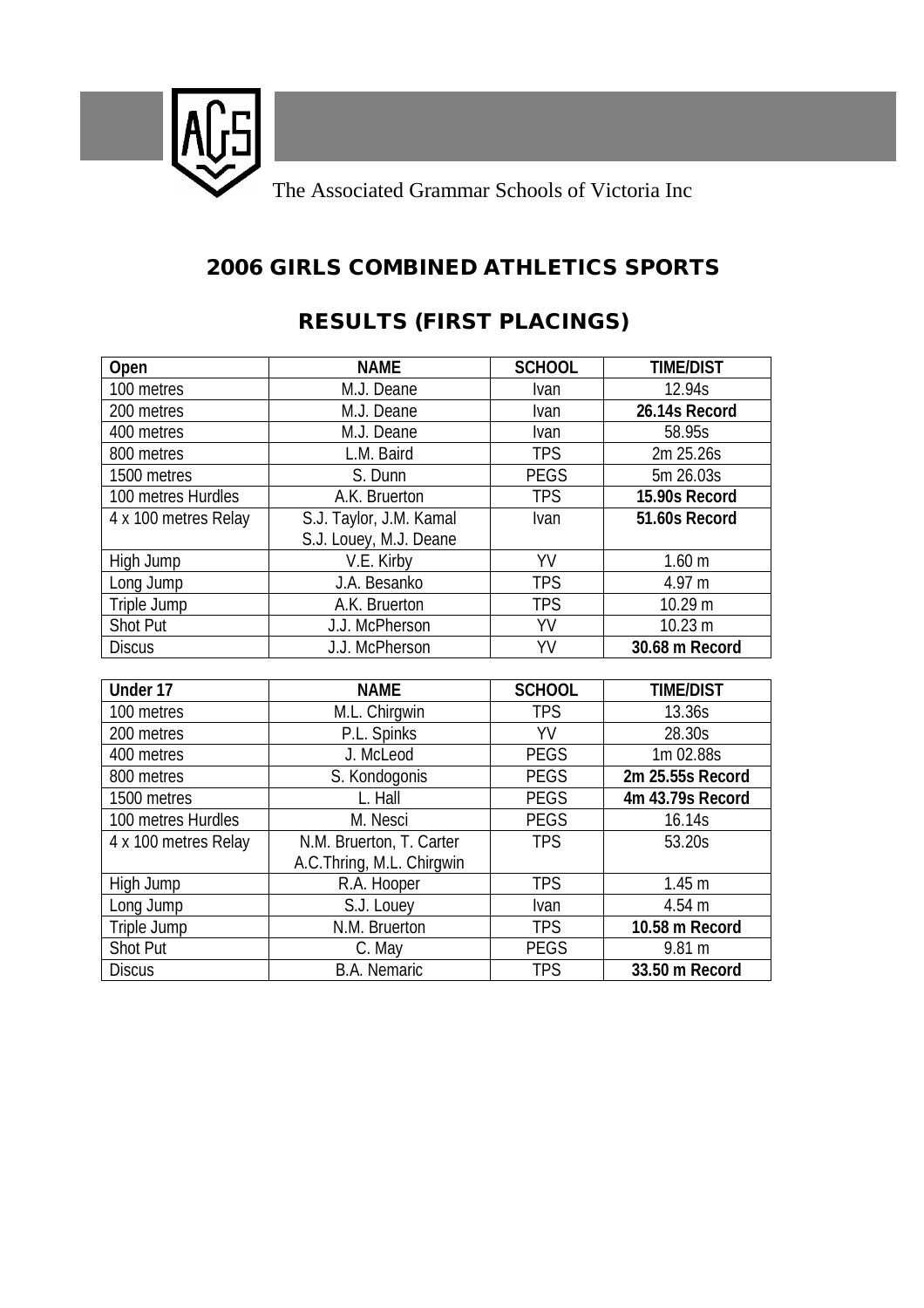

# The Associated Grammar Schools of Victoria Inc

| S.A. Coates<br>YV<br>100 metres<br>13.42s<br><b>TPS</b><br>200 metres<br>M.A.Stockford<br>27.88s<br>Ment<br>1m 02.05s<br>H. Linehan<br>400 metres<br>L. Hall<br><b>PEGS</b><br>2m 17.02s Record<br>800 metres<br>1500 metres<br>J.N. Chisholm<br><b>TPS</b><br>4m 59.03s Record<br>YV<br>90 metres Hurdles<br>L.R. Page<br>14.66s<br>YV<br>C.K. Sibthorpe, L.R. Page<br>4 x 100 metres Relay<br>53.59s<br>A.O. Williamson, S.A. Coates<br><b>TPS</b><br>S. Cottrell<br>High Jump<br>1.47 m<br><b>TPS</b><br>$5.06$ m<br>G.B. Fanning<br>Long Jump<br><b>TPS</b><br>Triple Jump<br><b>B.A. Nemaric</b><br>10.12 m Record<br>Shot Put<br>G.B. Fanning<br><b>TPS</b><br>8.30 m<br>YV<br>N.R. Walter<br>28.79 m Record<br><b>Discus</b><br>Under 15<br><b>SCHOOL</b><br><b>TIME/DIST</b><br><b>NAME</b><br><b>TPS</b><br>100 metres<br>G.B. Fanning<br>13.20s<br><b>TPS</b><br>200 metres<br>G.B. Fanning<br>27.02s<br>YV<br>400 metres<br>1m 06.27s<br>G.L. Courtney<br>T.C. Stockford<br><b>TPS</b><br>800 metres<br>2m 26.61s Record<br><b>PEGS</b><br>D. Erfurth<br>1500 metres<br>5m 33.93s<br>90 metres Hurdles<br>A.N. King<br><b>TPS</b><br>16.36s<br>G.L. Courtney, K.J. Lethbridge,<br>YV<br>53.72s<br>4 x 100 metres Relay<br>A.C. Grimwade, P.L. Spinks<br>YV<br>K.J. Lethbridge<br>1.43 <sub>m</sub><br>High Jump<br>$\overline{VV}$<br>A.C. Grimwade<br>4.91 m<br>Long Jump<br>YV<br>Triple Jump<br>A.C. Grimwade<br>11.24 m Record<br>YV<br>Shot Put<br>S. Puopolo<br>$9.26$ m<br>YV<br>S. Puopolo<br><b>Discus</b><br>26.08 m<br>Under 14<br><b>NAME</b><br><b>SCHOOL</b><br><b>TIME/DIST</b><br>YV<br>100 metres<br>C.J. Quilty<br>13.08s Record<br>YV<br>200 metres<br>C.J. Quilty<br>27.21s<br>YV<br>C.J. Quilty<br>400 metres<br>1m 01.70s Record<br><b>TPS</b><br>800 metres<br>S.M. Brennan<br>2m 29.18s Record<br>1500 metres<br><b>TPS</b><br>S.M. Brennan<br>5m 14.88s<br>80 metres Hurdles<br>PEGS<br>V. Miles<br>14.14s<br>A.K. Burke, E.A. Waugh,<br>YV<br>4 x 100 metres Relay<br>53.42s<br>L.K. Taylor, C.J. Quilty | Under 16  | <b>NAME</b>  | <b>SCHOOL</b> | <b>TIME/DIST</b>  |
|-----------------------------------------------------------------------------------------------------------------------------------------------------------------------------------------------------------------------------------------------------------------------------------------------------------------------------------------------------------------------------------------------------------------------------------------------------------------------------------------------------------------------------------------------------------------------------------------------------------------------------------------------------------------------------------------------------------------------------------------------------------------------------------------------------------------------------------------------------------------------------------------------------------------------------------------------------------------------------------------------------------------------------------------------------------------------------------------------------------------------------------------------------------------------------------------------------------------------------------------------------------------------------------------------------------------------------------------------------------------------------------------------------------------------------------------------------------------------------------------------------------------------------------------------------------------------------------------------------------------------------------------------------------------------------------------------------------------------------------------------------------------------------------------------------------------------------------------------------------------------------------------------------------------------------------------------------------------------------------------------------------------------------------------------|-----------|--------------|---------------|-------------------|
|                                                                                                                                                                                                                                                                                                                                                                                                                                                                                                                                                                                                                                                                                                                                                                                                                                                                                                                                                                                                                                                                                                                                                                                                                                                                                                                                                                                                                                                                                                                                                                                                                                                                                                                                                                                                                                                                                                                                                                                                                                               |           |              |               |                   |
|                                                                                                                                                                                                                                                                                                                                                                                                                                                                                                                                                                                                                                                                                                                                                                                                                                                                                                                                                                                                                                                                                                                                                                                                                                                                                                                                                                                                                                                                                                                                                                                                                                                                                                                                                                                                                                                                                                                                                                                                                                               |           |              |               |                   |
|                                                                                                                                                                                                                                                                                                                                                                                                                                                                                                                                                                                                                                                                                                                                                                                                                                                                                                                                                                                                                                                                                                                                                                                                                                                                                                                                                                                                                                                                                                                                                                                                                                                                                                                                                                                                                                                                                                                                                                                                                                               |           |              |               |                   |
|                                                                                                                                                                                                                                                                                                                                                                                                                                                                                                                                                                                                                                                                                                                                                                                                                                                                                                                                                                                                                                                                                                                                                                                                                                                                                                                                                                                                                                                                                                                                                                                                                                                                                                                                                                                                                                                                                                                                                                                                                                               |           |              |               |                   |
|                                                                                                                                                                                                                                                                                                                                                                                                                                                                                                                                                                                                                                                                                                                                                                                                                                                                                                                                                                                                                                                                                                                                                                                                                                                                                                                                                                                                                                                                                                                                                                                                                                                                                                                                                                                                                                                                                                                                                                                                                                               |           |              |               |                   |
|                                                                                                                                                                                                                                                                                                                                                                                                                                                                                                                                                                                                                                                                                                                                                                                                                                                                                                                                                                                                                                                                                                                                                                                                                                                                                                                                                                                                                                                                                                                                                                                                                                                                                                                                                                                                                                                                                                                                                                                                                                               |           |              |               |                   |
|                                                                                                                                                                                                                                                                                                                                                                                                                                                                                                                                                                                                                                                                                                                                                                                                                                                                                                                                                                                                                                                                                                                                                                                                                                                                                                                                                                                                                                                                                                                                                                                                                                                                                                                                                                                                                                                                                                                                                                                                                                               |           |              |               |                   |
|                                                                                                                                                                                                                                                                                                                                                                                                                                                                                                                                                                                                                                                                                                                                                                                                                                                                                                                                                                                                                                                                                                                                                                                                                                                                                                                                                                                                                                                                                                                                                                                                                                                                                                                                                                                                                                                                                                                                                                                                                                               |           |              |               |                   |
|                                                                                                                                                                                                                                                                                                                                                                                                                                                                                                                                                                                                                                                                                                                                                                                                                                                                                                                                                                                                                                                                                                                                                                                                                                                                                                                                                                                                                                                                                                                                                                                                                                                                                                                                                                                                                                                                                                                                                                                                                                               |           |              |               |                   |
|                                                                                                                                                                                                                                                                                                                                                                                                                                                                                                                                                                                                                                                                                                                                                                                                                                                                                                                                                                                                                                                                                                                                                                                                                                                                                                                                                                                                                                                                                                                                                                                                                                                                                                                                                                                                                                                                                                                                                                                                                                               |           |              |               |                   |
|                                                                                                                                                                                                                                                                                                                                                                                                                                                                                                                                                                                                                                                                                                                                                                                                                                                                                                                                                                                                                                                                                                                                                                                                                                                                                                                                                                                                                                                                                                                                                                                                                                                                                                                                                                                                                                                                                                                                                                                                                                               |           |              |               |                   |
|                                                                                                                                                                                                                                                                                                                                                                                                                                                                                                                                                                                                                                                                                                                                                                                                                                                                                                                                                                                                                                                                                                                                                                                                                                                                                                                                                                                                                                                                                                                                                                                                                                                                                                                                                                                                                                                                                                                                                                                                                                               |           |              |               |                   |
|                                                                                                                                                                                                                                                                                                                                                                                                                                                                                                                                                                                                                                                                                                                                                                                                                                                                                                                                                                                                                                                                                                                                                                                                                                                                                                                                                                                                                                                                                                                                                                                                                                                                                                                                                                                                                                                                                                                                                                                                                                               |           |              |               |                   |
|                                                                                                                                                                                                                                                                                                                                                                                                                                                                                                                                                                                                                                                                                                                                                                                                                                                                                                                                                                                                                                                                                                                                                                                                                                                                                                                                                                                                                                                                                                                                                                                                                                                                                                                                                                                                                                                                                                                                                                                                                                               |           |              |               |                   |
|                                                                                                                                                                                                                                                                                                                                                                                                                                                                                                                                                                                                                                                                                                                                                                                                                                                                                                                                                                                                                                                                                                                                                                                                                                                                                                                                                                                                                                                                                                                                                                                                                                                                                                                                                                                                                                                                                                                                                                                                                                               |           |              |               |                   |
|                                                                                                                                                                                                                                                                                                                                                                                                                                                                                                                                                                                                                                                                                                                                                                                                                                                                                                                                                                                                                                                                                                                                                                                                                                                                                                                                                                                                                                                                                                                                                                                                                                                                                                                                                                                                                                                                                                                                                                                                                                               |           |              |               |                   |
|                                                                                                                                                                                                                                                                                                                                                                                                                                                                                                                                                                                                                                                                                                                                                                                                                                                                                                                                                                                                                                                                                                                                                                                                                                                                                                                                                                                                                                                                                                                                                                                                                                                                                                                                                                                                                                                                                                                                                                                                                                               |           |              |               |                   |
|                                                                                                                                                                                                                                                                                                                                                                                                                                                                                                                                                                                                                                                                                                                                                                                                                                                                                                                                                                                                                                                                                                                                                                                                                                                                                                                                                                                                                                                                                                                                                                                                                                                                                                                                                                                                                                                                                                                                                                                                                                               |           |              |               |                   |
|                                                                                                                                                                                                                                                                                                                                                                                                                                                                                                                                                                                                                                                                                                                                                                                                                                                                                                                                                                                                                                                                                                                                                                                                                                                                                                                                                                                                                                                                                                                                                                                                                                                                                                                                                                                                                                                                                                                                                                                                                                               |           |              |               |                   |
|                                                                                                                                                                                                                                                                                                                                                                                                                                                                                                                                                                                                                                                                                                                                                                                                                                                                                                                                                                                                                                                                                                                                                                                                                                                                                                                                                                                                                                                                                                                                                                                                                                                                                                                                                                                                                                                                                                                                                                                                                                               |           |              |               |                   |
|                                                                                                                                                                                                                                                                                                                                                                                                                                                                                                                                                                                                                                                                                                                                                                                                                                                                                                                                                                                                                                                                                                                                                                                                                                                                                                                                                                                                                                                                                                                                                                                                                                                                                                                                                                                                                                                                                                                                                                                                                                               |           |              |               |                   |
|                                                                                                                                                                                                                                                                                                                                                                                                                                                                                                                                                                                                                                                                                                                                                                                                                                                                                                                                                                                                                                                                                                                                                                                                                                                                                                                                                                                                                                                                                                                                                                                                                                                                                                                                                                                                                                                                                                                                                                                                                                               |           |              |               |                   |
|                                                                                                                                                                                                                                                                                                                                                                                                                                                                                                                                                                                                                                                                                                                                                                                                                                                                                                                                                                                                                                                                                                                                                                                                                                                                                                                                                                                                                                                                                                                                                                                                                                                                                                                                                                                                                                                                                                                                                                                                                                               |           |              |               |                   |
|                                                                                                                                                                                                                                                                                                                                                                                                                                                                                                                                                                                                                                                                                                                                                                                                                                                                                                                                                                                                                                                                                                                                                                                                                                                                                                                                                                                                                                                                                                                                                                                                                                                                                                                                                                                                                                                                                                                                                                                                                                               |           |              |               |                   |
|                                                                                                                                                                                                                                                                                                                                                                                                                                                                                                                                                                                                                                                                                                                                                                                                                                                                                                                                                                                                                                                                                                                                                                                                                                                                                                                                                                                                                                                                                                                                                                                                                                                                                                                                                                                                                                                                                                                                                                                                                                               |           |              |               |                   |
|                                                                                                                                                                                                                                                                                                                                                                                                                                                                                                                                                                                                                                                                                                                                                                                                                                                                                                                                                                                                                                                                                                                                                                                                                                                                                                                                                                                                                                                                                                                                                                                                                                                                                                                                                                                                                                                                                                                                                                                                                                               |           |              |               |                   |
|                                                                                                                                                                                                                                                                                                                                                                                                                                                                                                                                                                                                                                                                                                                                                                                                                                                                                                                                                                                                                                                                                                                                                                                                                                                                                                                                                                                                                                                                                                                                                                                                                                                                                                                                                                                                                                                                                                                                                                                                                                               |           |              |               |                   |
|                                                                                                                                                                                                                                                                                                                                                                                                                                                                                                                                                                                                                                                                                                                                                                                                                                                                                                                                                                                                                                                                                                                                                                                                                                                                                                                                                                                                                                                                                                                                                                                                                                                                                                                                                                                                                                                                                                                                                                                                                                               |           |              |               |                   |
|                                                                                                                                                                                                                                                                                                                                                                                                                                                                                                                                                                                                                                                                                                                                                                                                                                                                                                                                                                                                                                                                                                                                                                                                                                                                                                                                                                                                                                                                                                                                                                                                                                                                                                                                                                                                                                                                                                                                                                                                                                               |           |              |               |                   |
|                                                                                                                                                                                                                                                                                                                                                                                                                                                                                                                                                                                                                                                                                                                                                                                                                                                                                                                                                                                                                                                                                                                                                                                                                                                                                                                                                                                                                                                                                                                                                                                                                                                                                                                                                                                                                                                                                                                                                                                                                                               |           |              |               |                   |
|                                                                                                                                                                                                                                                                                                                                                                                                                                                                                                                                                                                                                                                                                                                                                                                                                                                                                                                                                                                                                                                                                                                                                                                                                                                                                                                                                                                                                                                                                                                                                                                                                                                                                                                                                                                                                                                                                                                                                                                                                                               |           |              |               |                   |
|                                                                                                                                                                                                                                                                                                                                                                                                                                                                                                                                                                                                                                                                                                                                                                                                                                                                                                                                                                                                                                                                                                                                                                                                                                                                                                                                                                                                                                                                                                                                                                                                                                                                                                                                                                                                                                                                                                                                                                                                                                               |           |              |               |                   |
|                                                                                                                                                                                                                                                                                                                                                                                                                                                                                                                                                                                                                                                                                                                                                                                                                                                                                                                                                                                                                                                                                                                                                                                                                                                                                                                                                                                                                                                                                                                                                                                                                                                                                                                                                                                                                                                                                                                                                                                                                                               |           |              |               |                   |
|                                                                                                                                                                                                                                                                                                                                                                                                                                                                                                                                                                                                                                                                                                                                                                                                                                                                                                                                                                                                                                                                                                                                                                                                                                                                                                                                                                                                                                                                                                                                                                                                                                                                                                                                                                                                                                                                                                                                                                                                                                               |           |              |               |                   |
|                                                                                                                                                                                                                                                                                                                                                                                                                                                                                                                                                                                                                                                                                                                                                                                                                                                                                                                                                                                                                                                                                                                                                                                                                                                                                                                                                                                                                                                                                                                                                                                                                                                                                                                                                                                                                                                                                                                                                                                                                                               |           |              |               |                   |
|                                                                                                                                                                                                                                                                                                                                                                                                                                                                                                                                                                                                                                                                                                                                                                                                                                                                                                                                                                                                                                                                                                                                                                                                                                                                                                                                                                                                                                                                                                                                                                                                                                                                                                                                                                                                                                                                                                                                                                                                                                               |           |              |               |                   |
|                                                                                                                                                                                                                                                                                                                                                                                                                                                                                                                                                                                                                                                                                                                                                                                                                                                                                                                                                                                                                                                                                                                                                                                                                                                                                                                                                                                                                                                                                                                                                                                                                                                                                                                                                                                                                                                                                                                                                                                                                                               |           |              |               |                   |
|                                                                                                                                                                                                                                                                                                                                                                                                                                                                                                                                                                                                                                                                                                                                                                                                                                                                                                                                                                                                                                                                                                                                                                                                                                                                                                                                                                                                                                                                                                                                                                                                                                                                                                                                                                                                                                                                                                                                                                                                                                               |           |              |               |                   |
|                                                                                                                                                                                                                                                                                                                                                                                                                                                                                                                                                                                                                                                                                                                                                                                                                                                                                                                                                                                                                                                                                                                                                                                                                                                                                                                                                                                                                                                                                                                                                                                                                                                                                                                                                                                                                                                                                                                                                                                                                                               | High Jump | M.A. Maizels | YV            | 1.33 <sub>m</sub> |
| V. Miles<br>PEGS<br>Long Jump<br>4.77 m                                                                                                                                                                                                                                                                                                                                                                                                                                                                                                                                                                                                                                                                                                                                                                                                                                                                                                                                                                                                                                                                                                                                                                                                                                                                                                                                                                                                                                                                                                                                                                                                                                                                                                                                                                                                                                                                                                                                                                                                       |           |              |               |                   |
| <b>PEGS</b><br>Triple Jump<br>A. Consiglio<br>10.16 m                                                                                                                                                                                                                                                                                                                                                                                                                                                                                                                                                                                                                                                                                                                                                                                                                                                                                                                                                                                                                                                                                                                                                                                                                                                                                                                                                                                                                                                                                                                                                                                                                                                                                                                                                                                                                                                                                                                                                                                         |           |              |               |                   |
| Shot Put<br>A. Mitris<br>8.57 m<br>Ivan                                                                                                                                                                                                                                                                                                                                                                                                                                                                                                                                                                                                                                                                                                                                                                                                                                                                                                                                                                                                                                                                                                                                                                                                                                                                                                                                                                                                                                                                                                                                                                                                                                                                                                                                                                                                                                                                                                                                                                                                       |           |              |               |                   |
| C.S. Miers<br><b>TPS</b><br>21.16 m<br>Discus                                                                                                                                                                                                                                                                                                                                                                                                                                                                                                                                                                                                                                                                                                                                                                                                                                                                                                                                                                                                                                                                                                                                                                                                                                                                                                                                                                                                                                                                                                                                                                                                                                                                                                                                                                                                                                                                                                                                                                                                 |           |              |               |                   |